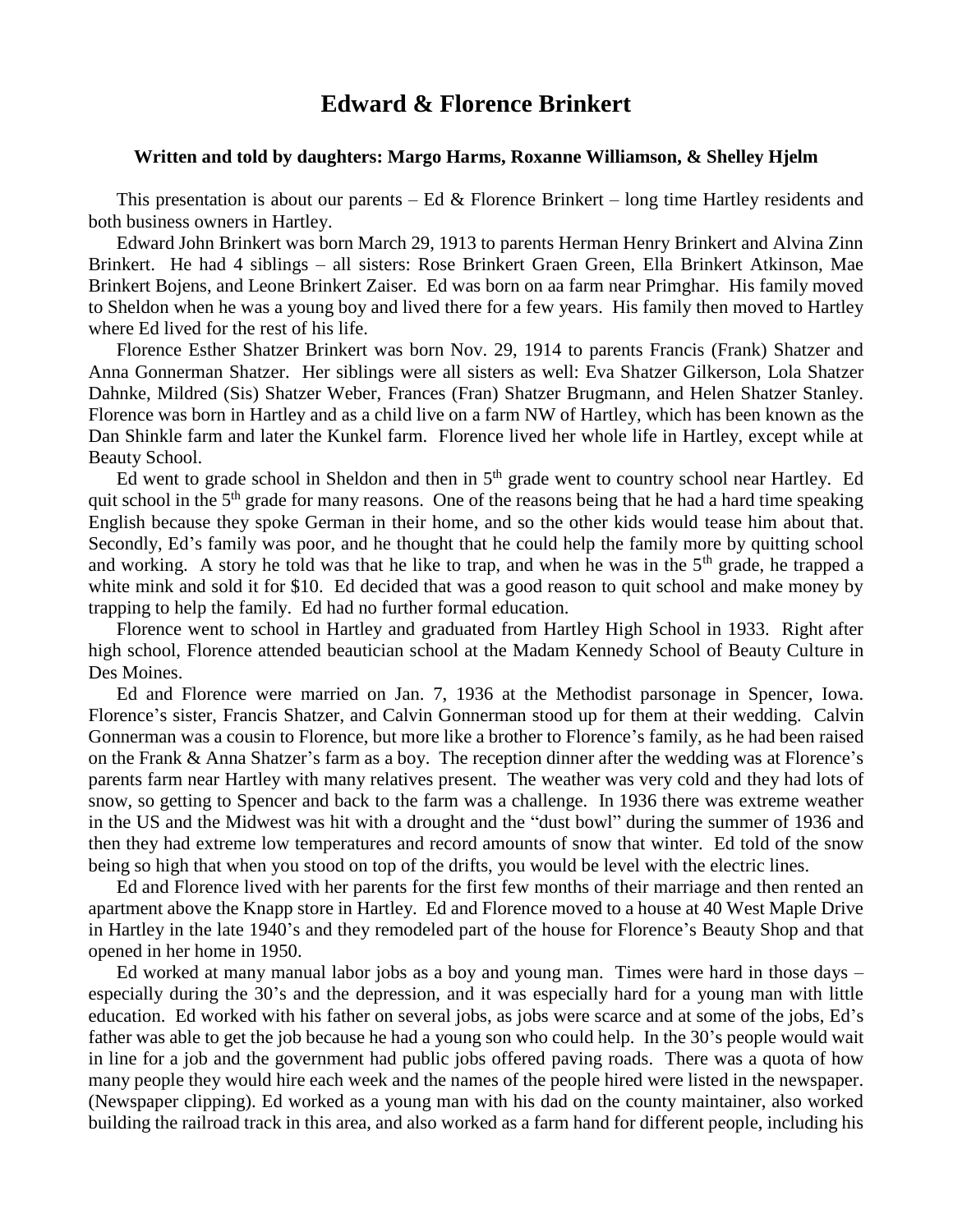brother-in-law, Floyd Atkinson. A story that Ed told us girls, is that when he worked at building the railroad, he got paid \$5 per week and he wore out a pair of leather gloves every week and they cost him 50 cents.

In 1932 Ed and his father, Herman Henry, purchased a used portable grinder mounted on the back of a car for \$30. The new business venture was called Brinkert Custom Grinding and that was the beginning of Brinkert Feed Co. Ed and his father would take this portable grinder to farms and grind livestock feed right on the farms for the farmer. This went over so well, that Ed and his father then rebuilt another portable grinder on the back of an old Cadillac. They then each had a portable grinder to run. That grinding business continued to build clientele. Ed, in 1934, while working on one of the portable grinders at his father's home, had an accident and lost an eye. A wrench had fallen into the mixer and when the engine was started the wrench got chipped up and a piece of steel flew out of the mixer and into Ed's eye, cutting the pupil. Ed lost his sight in that eye, but they were able to save the eye itself. Ed was just 21 years old when he lost his sight in one eye.

Another story, told to us girls, is that our dad liked to gamble and play cards back when he was young. On one occasion, he went to Everly to play cards and he was out all night. When he came home, our mother was very mad and met him at the door. Our dad said, "Don't be mad, Mother," and started pulling money out of his socks and his underwear. He had won so much money playing cards that he stuck it out of sight in fear that someone would rob him. So, Lady Luck played a part in expanding Ed and Herman's grinding business, as that money was used to purchase a truck to build a bigger, better homemade, portable grinder. Ed and Herman built that grinder on that truck chassis. The grinding business kept Ed and Herman very Busy. Ed's father, Herman, died in 1947 and Ed had to hire help to keep both grinders running and keep up with the demand. Up until this time, the grinding business was run out of Ed's parents' home and shed that was on their property. In 1949, Ed moved his grinding business to a barn in East Hartley near the present Roger Burley residence. He also started selling bagged feed at that location. In 1953, Ed purchased the former Bartelson Dodge=Plymouth dealership building at 30 3<sup>rd</sup> St. NE on Highway 18, where it was the home of Brinkert Feed Company for many years. That building later was home to Holco Agri-Products and is presently Kunkel Tire.

In the new location, Ed put in a stationary grinder and started to formulate and manufacture feed under his own label – a patented label Brinkert Booster Feed. Ed went to classes offered on animal nutrition and formulation in Mankato and Ames. He studied feed formulas and ingredients in order to manufacture quality feed for cattle, hogs, sheep, and chickens. Brinkert Feed Company manufactured bagged and bulk feed under their own label, but also sold brand name feeds as well, such as Kent and Golden Sun, mostly these would be "specialty" feeds, such as a special calf starter, for example.

In 1956, Ed purchased a brand new portable grinder and truck from Daffin Manufacturing in Pennsylvania. We remember taking him to the airport in Ft. Dodge to fly to Pennsylvania to take classes about the new mill and to pick the grinder up and drive it home. It was a big deal to fly anywhere in 1956, so that was quite memorable.

The portable grinding business did so well that a second Daffin portable grinder was purchased in 1958. The 2 portable grinders were very busy in the 1960's and 1970's, grinding fee for clients right on their farm.

Early employees at Brinker Feed Company included Elmo Morfitt, Leo Groen, Eddie Hilbert, Hugh Johnson and Harold (Shorty) Will, who all ran the portable grinders as well as working in the feed manufacturing plant. Other longtime truck drivers and plant workers at Brinkert Feed Co. were Mel Tuttle, Fritz Palmranke, Don Nelson, Ron Wohlert, Roy-Dick Peterson, Lynwood Mohni, and Jeffrey Commanada. Son-in-law, Rodney Harms, worked at Brinkert Feed Company during the summers while he was going to college, and in 1964 Rod was called back to Hartley from graduate school in Ft. Collin, CO, to help manage Brinkert Feed Co. Ed had suffered bleeding ulcers and needed help at the Feed Company. Ed told Rod that he would only have to help out for a short time, until the doctors gave Ed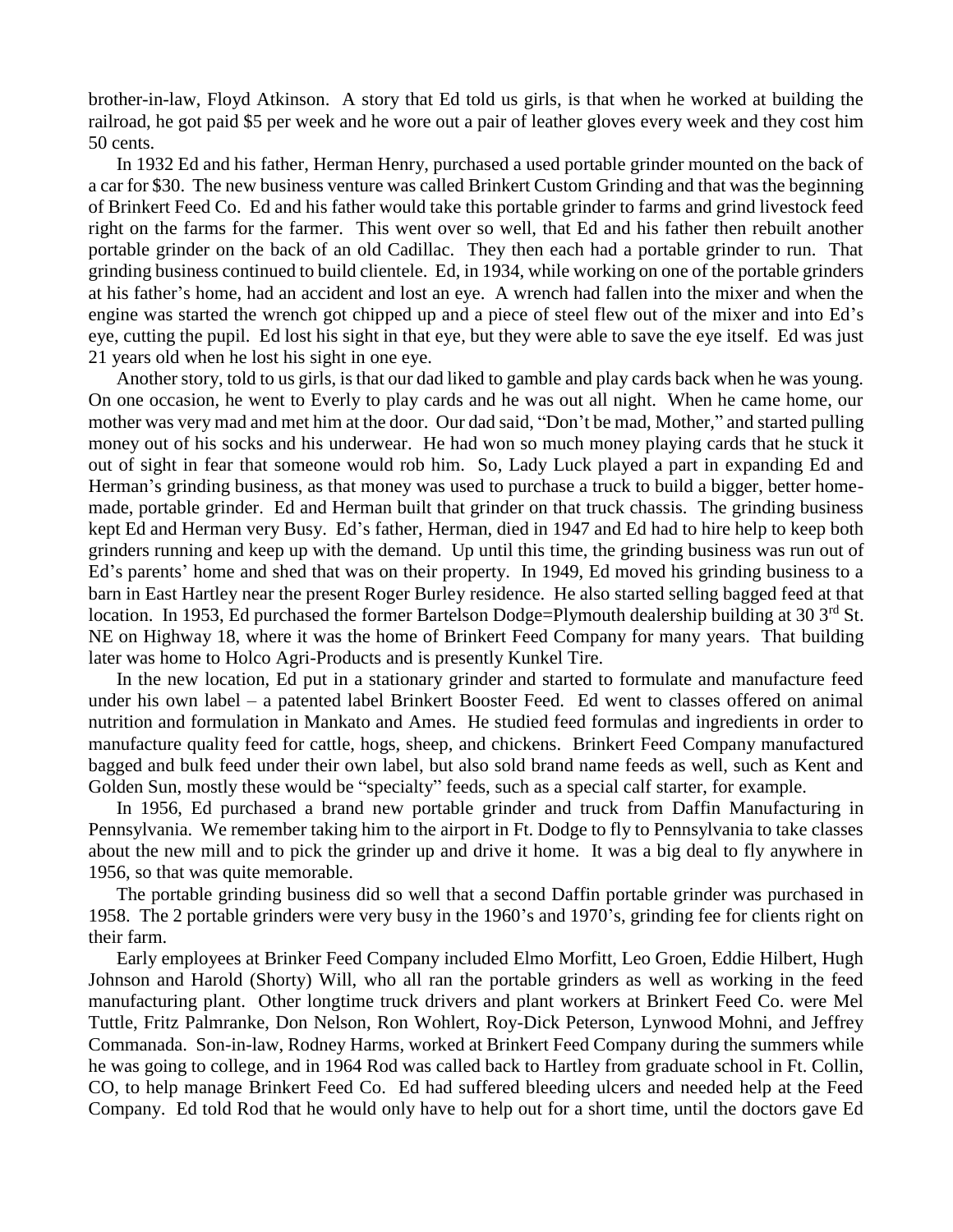the okay to go back working full time. That "short time" ended up to be 17 years, and Rodney worked at and eventually managed Brinkert Feed Co. until 1981.

Son-in-law, Gordon Williamson, also worked part time and for a few years, full time, at Brinkert Feed Co. until he started farming in 1964.

The secretary/bookkeeping position for Brinkert Feed Co. was always held by a Brinkert woman. In the early years, Florence took down grinding appointments and took feed orders, while running her own beauty shop. Florence also did the bookkeeping for the Feed Co. for many years. In the early 60's Roxie Brinkert Williamson started doing the bookkeeping for the Feed Co., and then in 1975 Shelley Brinkert Hjelm came to work full time at Brinkert Feed Co. as secretary and bookkeeper.

Brinkert Feed Co. sold many different farm/livestock products throughout the years, along with feed and grinding. Some of the things that were sold were baby chicks, hog feeders and waterers, sow farrowing crates, parts for feeders and waterers, fertilizer that could be applied by the farmer or by Brinkert (Ris-Van, MAN, that's fertilizer), and heavy-duty lawn mowers (that cut heavy brush and claimed to even cut small trees).

In 1958, Ed and Florence held a 25<sup>th</sup> Anniversary party for Brinkert Feed Co. and served a free, full ham dinner to their past & present customers, right at the Feed Mill. They had drawings & prizes along with the meal They had other customer appreciation dinners after the  $25<sup>th</sup>$  Anniversary party as well.

In 1979, for the Hartley Centennial parade, Ed hired a man with an ox and a very old-style ox cart, made of sticks and solid wood wheels, to carry Ed & Florence and the Brinkert Feed Co. banner in the parade.

In approximately 1972, Brinkert Feed Co. started to manufacture premixes for another company, Holco Agri-Products, as well as manufacturing the Brinkert label. In 1981, Ed and Florence sold Brinkert Feed Co. to Holco Agri-Products of Spencer.

Ed was passionate about his business and us daughters can all remember him sitting at the kitchen table figuring feed formulas and pricing his feed, as well as writing ads for the newspaper. He came up with some pretty original ads. Some nights Ed would be up all night "figuring" and in the morning, the kitchen table would be full of papers with all his brain storms. Even though he only had a  $5<sup>th</sup>$  grade education, Ed was very sharp at math and did all his calculating without the help of a calculator or computer back in the early years. Ed even at one time advertised his feed business on a Sioux City TV station.

Ed was a self-educated, self-made man, and a bit of an inventor. He was always trying to figure out how to make a given job easier, such as the building of the portable grinder as a young man. Ed also designed a patented foal feeder later in life that he, with the help of Florence, put together and packaged in their basement and shipped all over the country. Son-in-law, Gordon Williamson, did the welding for the foal feeders.

Florence went to Beautician School right after high school, and started working in Hartley as a beautician after she graduated from Beautician school. Florence's Beauty Shop was originally below the old post office, then moved to a room in the American Legion Hall in 1940, and in 1950 Florence moved her shop into her home on Maple Drive in Hartley. Florence did have other beauticians work with her at times, but mostly worked alone. When Ed & Florence built a new house on Hwy 18 in 1955, Florence did make a small area for a beauty shop in her basement and did some appointments for people who still insisted she do their hair, but she retired mostly at that time in 1955. During those years, Florence worked full time as a beautician, as well as raising 3 daughters and also taking feed orders for Ed's grinding and feed business, as well as doing the bookkeeping for Brinkert Feed Co.

Ed and Florence had 4 children:

Vance Edward Brinkert – a son born Aug. 4, 1937 and died at 6 weeks of age on Sept. 11, 1937 from an open spine, call spina bifida.

Margo Ann Brinkert Harms was born Aug. 13, 1939

Roxanne Rae Brinkert Williamson was born Jan. 6, 1945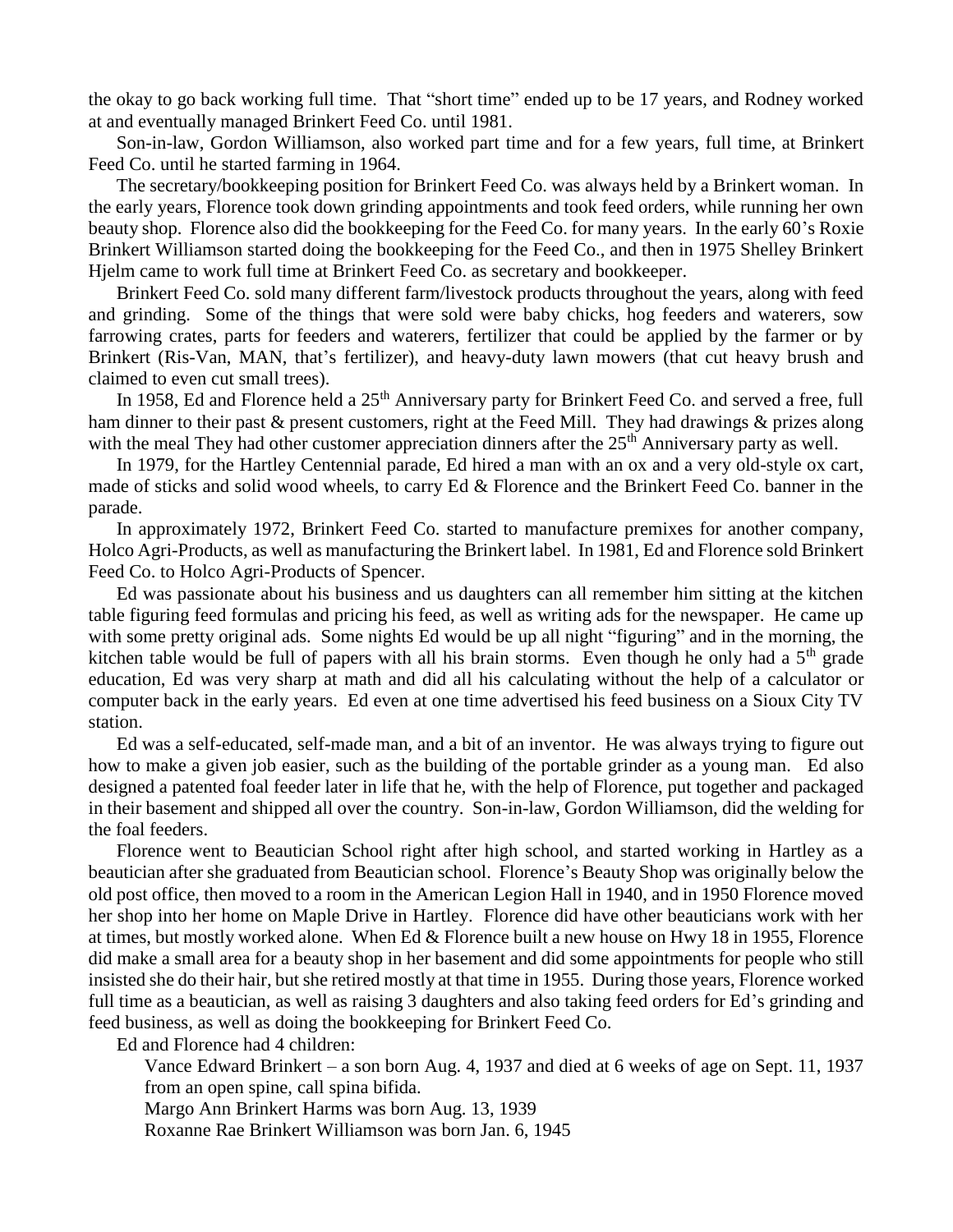Shelley Lou Brinkert Hjelm was born Oct. 17, 1949.

In 1955 Ed and Florence built a new house on Hwy 18 at 460 3<sup>rd</sup> St. NE. Ed had promised daughter, Shelley, that once they had more land at the new house that they would buy her a pony. A pony was purchased soon after moving and also a grade, albino mare was purchased for Ed and the older girls to ride. Ed and Florence were both animal lovers and we always had pets in the house, cats and/or dogs. Ed tried to save every animal in distress that he saw, so, at times, we had bunnies or birds in a cage being nursed back to health and once hatched out pheasant eggs because the mother pheasant had been killed while mowing hay in our field. Ed eve n raised King Homing Pigeons at one time at the new built house, and his sister, Mae Bojens, nicknamed our house, PIGEON POOP PALACE.

Daughter Shelley was the horse crazy child and was mesmerized by the thought of owning an Arabian horse after reading the popular children books, The Black Stallion and King of the Wind. Shelly talked Ed into breeding their grade mare to an Arabian stallion, and that was accomplished in 1957. Ed became vvery interested in the Arabian horses and in 1959 the family vacation was spent driving around the country and visiting some famous Arabian horse farms. In the fall of 1959, Ed purchased his first Arabian horses, a mare with a foal at side and a stallion, from Daniel C Gainey of Owatonna, MN (who was the owner of Josten Class Rings). Ed and Florence paid \$5,000 for the 3 horses and Ed told us girls to absolutely NOT tell anyone in Hartley what we paid for those horses, because everyone would think he was Nuts for paying that much for horses.

The breeding of Arabian horses became a passion for Ed, and the family bred, raised, trained, showed and sold Arabian horses for the rest of Ed's life. Ed and Florence named their Arabian horse farm MaRoSh Arabians after their 3 daughters – MArgo, ROxie, and SHelley.

Ed and Florence were one of the earliest breeders of Arabian horses in Iowa and also one of the largest breeders of Arabian horses in the Midwest during the 70's and 80's, having at one time as many as 60 horses. The horses were all housed on 24 acres and 2 barns that were built behind the house on Hwy. 18. In the 70's, 80's and 90's, our family showed horses all over the country and went as far as Calgary, Canada, Scottsdale, AZ., and Louisville, Kentucky to show horses. Ed also sold horses all over the country, including some foreign countries. Ed was active in the International Arabian Horse Association and was a board member of the Iowa Arabian Horse Association.

Ed and Florence enjoyed traveling and after selling the Feed Co., they did more traveling and would spend winter months in Florida and Arizona, and flew to Hawaii 3 different times. Ed particularly loved staying in Scottsdale, Arizona, in the winter, because of the huge Arabian horse show and because Scottsdale became a hub for Arabian horse farms.

Ed and Florence were long time members of the St. Paul's Lutheran Church where Florence was well known for making food for every occasion at the church.

Ed was a member of the Hartley Chamber of Commerce, the International Arabian Horse Association, served on the board of the Iowa Arabian Horse Association, and was a founding member of the Feed Grinding Association that was formed by area operators.

Florence was famous in Hartley for being a great cook and she would make food for everything and anything that went on in Hartley.

Florence enjoyed playing cards and belonged to a couple of card clubs. She also belonged to the Friday Club, a social group. She was a girl scout leader when us girls were young, and, also was a volunteer to deliver Meals on Wheels.

Ed and Florence were both workaholics and eve n with limited education and starting out with nothing, they made a good life for themselves, simply from hard work, determination, and passion.

Ed suffered from ulcers during his life and as a young man had 18 inches of his intestines removed. He wass on a couple of occasions because of bleeding ulcers. Both Ed and Florence were heavy smokers, as many people were in those days. Ed stopped smoking at the doctors' insistence first and Florence stopped when Ed was hospitalized because of heart surgery. Ed and Florence both had open heart surgery in later life. Florence had asthma and suffered from COPD in later life.